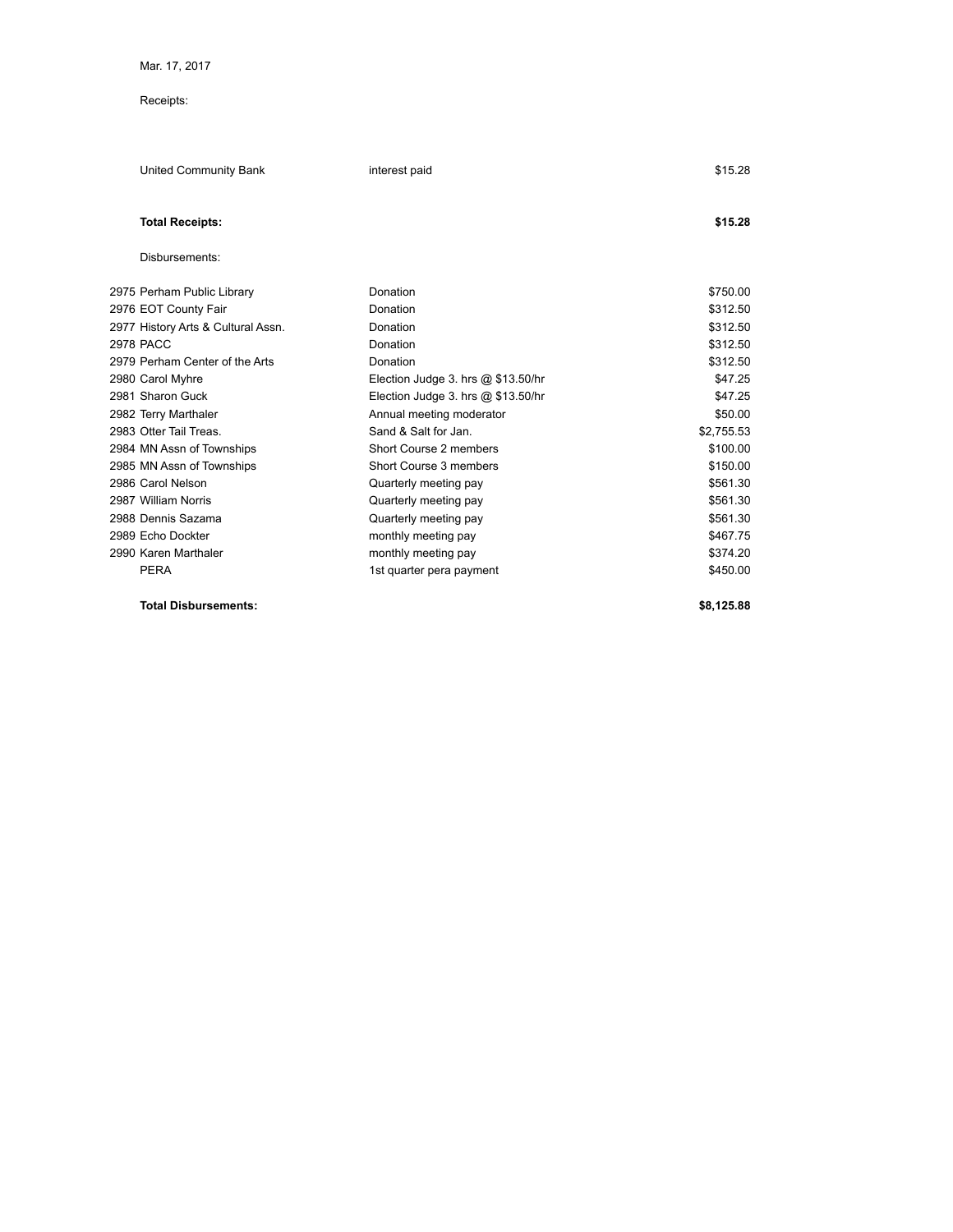## TOWNSHIP OF EDNA FINANCIAL REPORT AS of Mar 17, 2017

|                                       | <b>BUDGET</b> | <b>ACTUAL</b> | <b>VARIANCE</b> |
|---------------------------------------|---------------|---------------|-----------------|
| <b>RECEIPTS:</b>                      |               |               |                 |
| General Property Taxes (31010)        |               | \$4,795.00    |                 |
| <b>Fire Contract</b>                  |               | \$353.09      |                 |
| Government Aid (town 33460)           |               | \$0.00        |                 |
| Ag Market Value Credits (33426)       |               | \$0.00        |                 |
| Gopher/Beaver Reimburs.               |               | \$0.00        |                 |
| <b>Filing Fees</b>                    |               | \$4.00        |                 |
| <b>Licenses &amp; Permits</b>         |               | \$0.00        |                 |
| Interest/Dividend Earnings            |               | \$45.10       |                 |
| Road Allotments (Gas tax 33418)       |               | \$29,763.73   |                 |
| Road Sealing/ Signs                   |               | \$0.00        |                 |
| Reimburse. Of overpayment Taxes       |               | \$14.45       |                 |
| Sale of File Cabinet                  |               | \$0.00        |                 |
| Class 5 Gravel reimburse/dust control |               | \$0.00        |                 |
| <b>TOTAL REVENUES</b>                 | \$0.00        | \$34,975.37   |                 |
| <b>DISBURSEMENTS:</b>                 |               |               |                 |
| Ordinary                              |               |               |                 |
| <b>Election Judges</b>                | \$500.00      | \$144.50      | \$355.50        |
| <b>Legal Services</b>                 | \$1,000.00    | \$0.00        | \$1,000.00      |
| Rent                                  | \$1,200.00    | \$1,200.00    | \$0.00          |
| Newspaper Ads- Official Notice        | \$1,500.00    | \$553.00      | \$947.00        |
| Personnel- Meeting Pay                | \$18,000.00   | \$5,187.55    | \$12,812.45     |
| Gopher Feet/ Beaver Tail Pay          | \$1,500.00    | \$0.00        | \$1,500.00      |
| Insurance                             | \$2,000.00    | \$0.00        | \$2,000.00      |
| Donations- Hist. Soc/ Library         | \$2,000.00    | \$2,000.00    | \$0.00          |
| <b>Township Dues</b>                  | \$800.00      | \$710.00      | \$90.00         |
| Loan Payments on Special              | \$0.00        | \$0.00        | \$0.00          |
| TOTAL ORD.                            | \$28,500.00   | \$9,795.05    | \$18,704.95     |
| <b>Fire Contract</b>                  | \$29,669.55   | \$0.00        | \$29,669.55     |
| Road & Bridge                         |               |               |                 |
| Snow Removal & Sanding                | \$65,000.00   | \$42,546.41   | \$22,453.59     |
| Grading Services/Reg. Maint.          | \$30,000.00   | \$0.00        | \$30,000.00     |